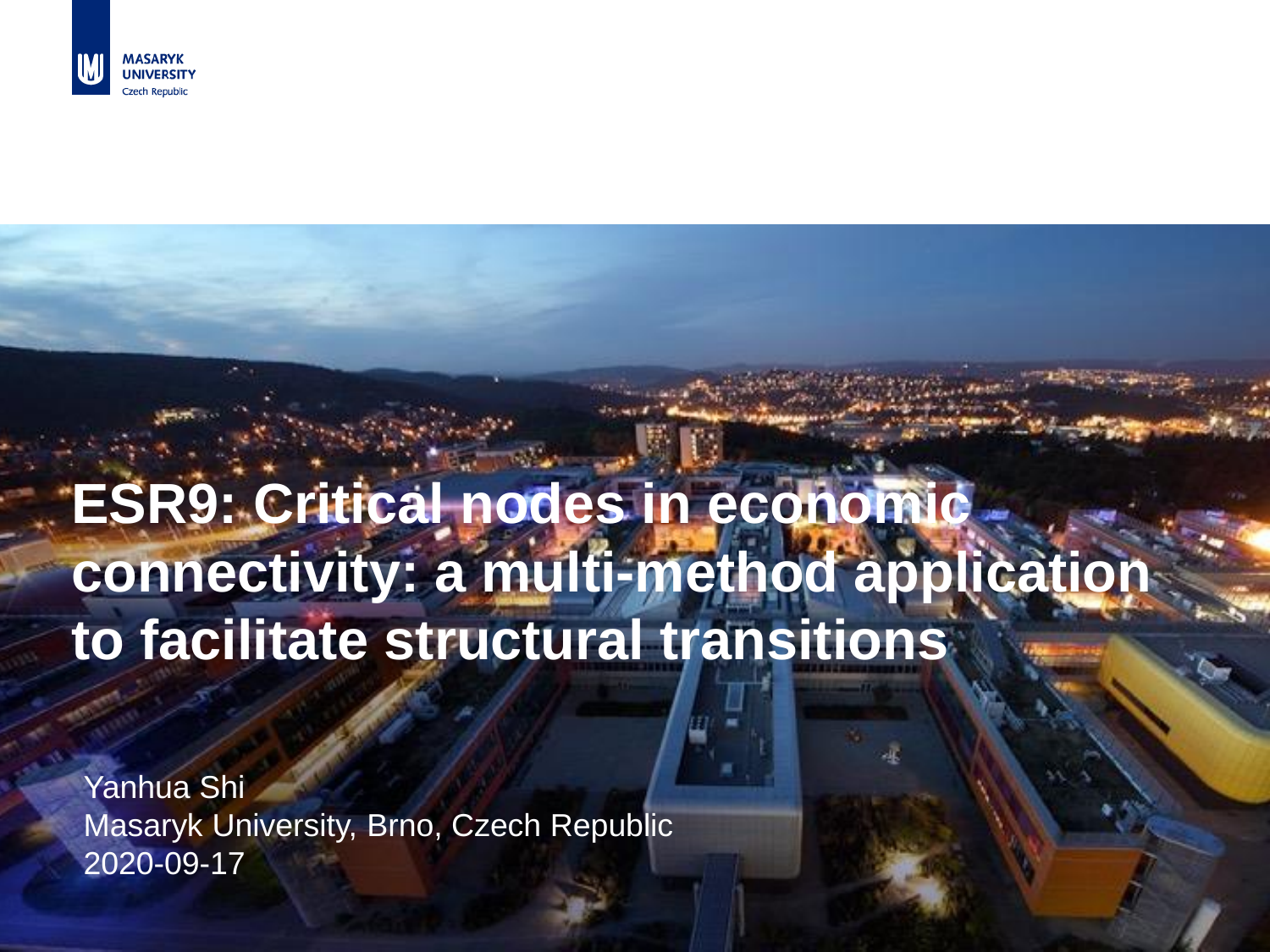

## **A bit about myself: Education**

- BSc. Land Resource Management– Nanjing Agricultural University, China
- MSc. Resource and Environmental Economics *(cont.)*  Nanjing Agricultural University, China
	- *"Designing Policy Instruments for the Long-term Sustainability of the Post-Tree-Crop Intercropping program in rural Xinjiang, China: a Choice Experiment Approach"*
- MSc. Rural Development Ghent University, Belgium & Humboldt University, Germany
	- *"The transformational role of information and knowledge governance on climate change adaptation: a formal systematic review"*
	- *"Policy incentives and disincentives of deforestation-free palm oil plantation by smallholders in Indonesia"*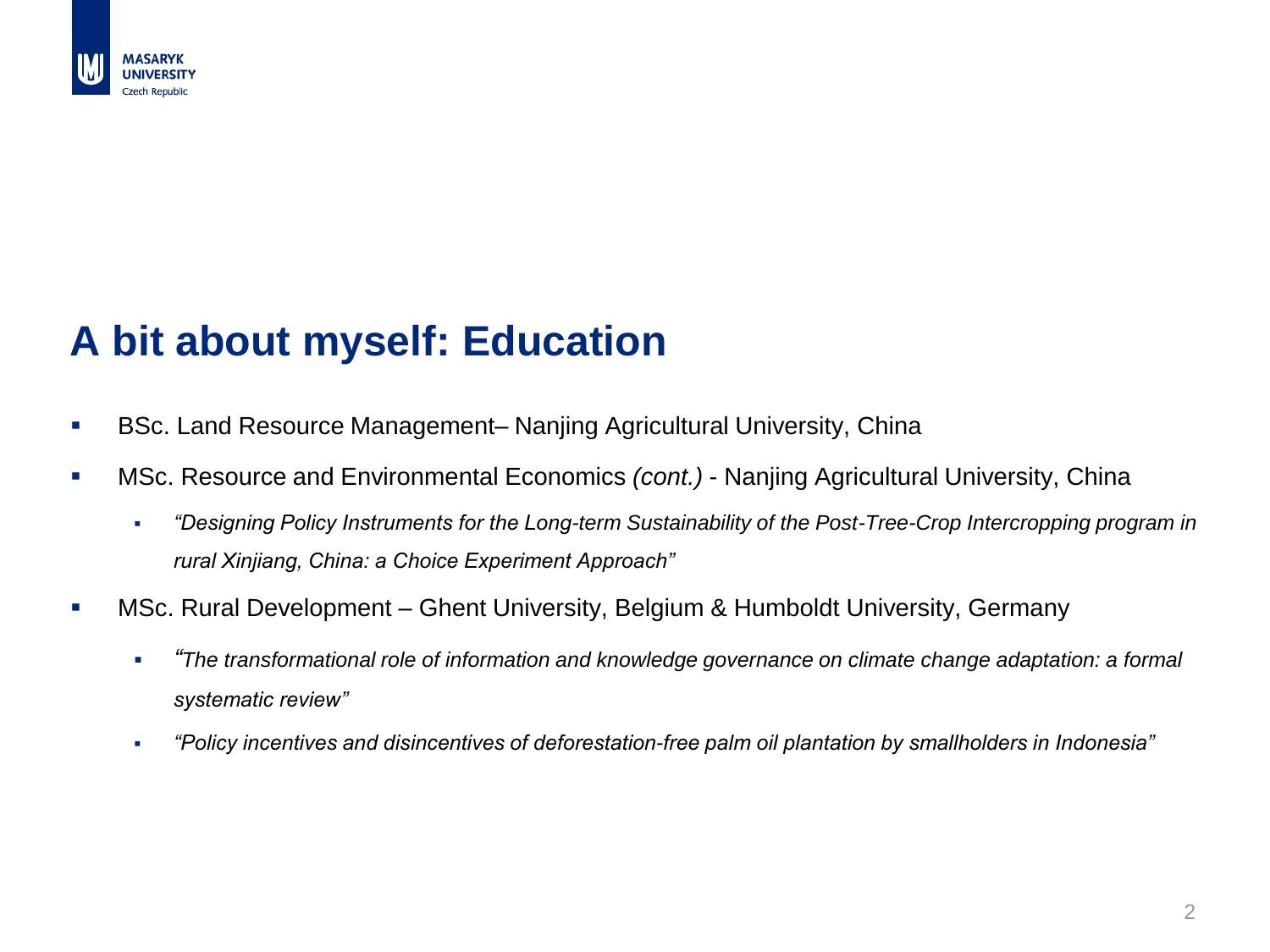

# **A bit about myself: Background/Interests**

- **Agri-environmental policies**
- **Social-ecological system: from the perspective of New Institutional Economics**
- **•** Quantitative and qualitative
	- Software: STATA, GAMS, MAXQDA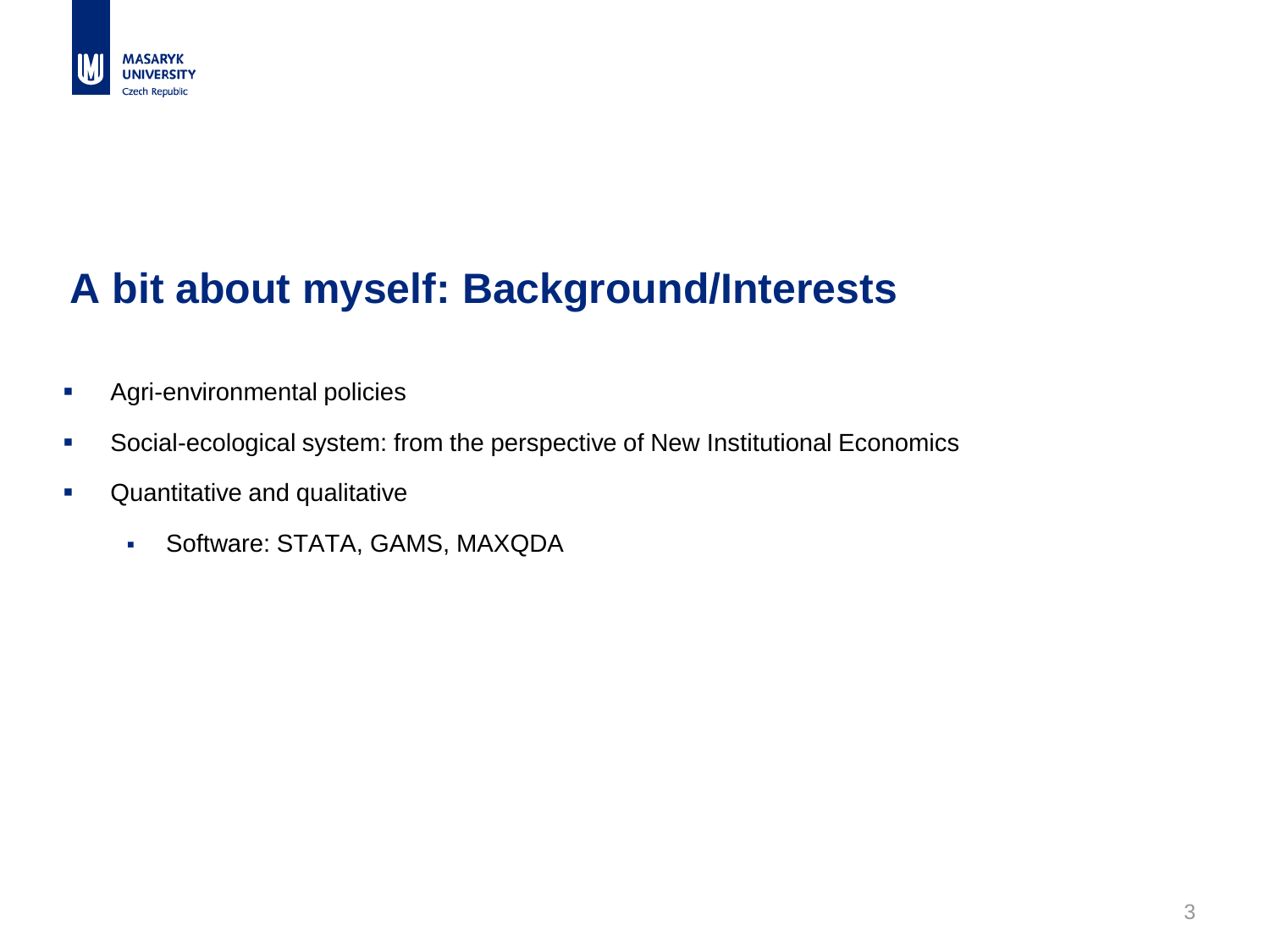

#### **My role as ERS9 in i-Conn**

Research objectives:

- **To develop a suites of applicable methods that can be used to identify critical nodes and** determinants of changes in SC and FC
- To apply such methods to environmental problems such as WEF nexus, energy transition, floodplains as SES *(others? Urban transformation; Trading dynamics; etc)*
	- Input-output analysis
	- **Social/Ecological network analysis**
	- ……?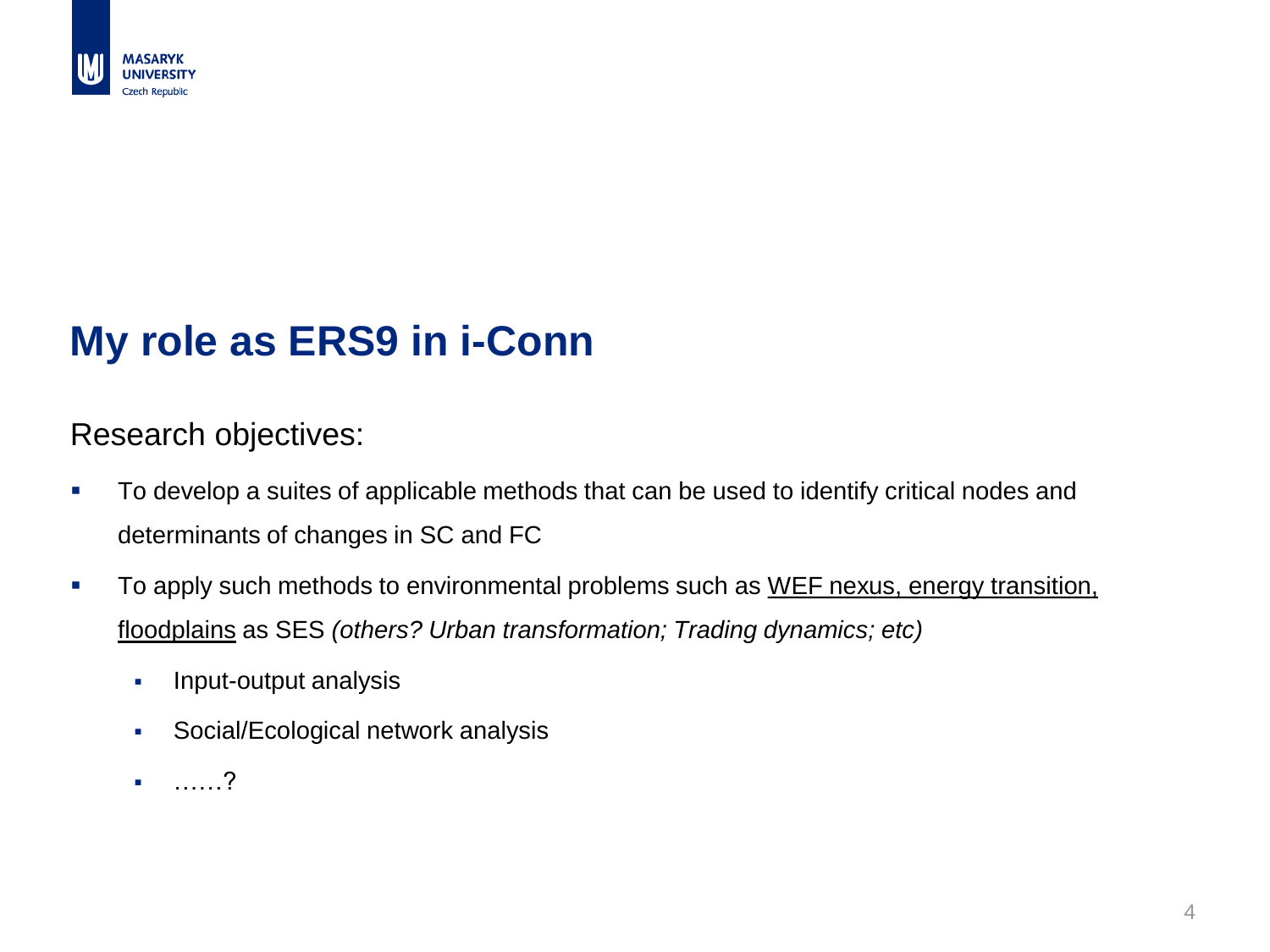

## **Thoughts**

Social-ecological network analysis:

- How to use the language of connectivity science to conceptualize the dynamic SES shaped by various relevant stakeholders with their own decentralized decisions of i.e. resource use?
	- Conflicting interests of different actors and sectors
- How to depict the interaction of the bio-physical, ecological thresholds and social system?
- What are the role of technologies here? Information and Communication Technology (ICT)?
	- i.e. more connected people and information; massive amount of data arising; changing governance structure; digital divide/unequal position and power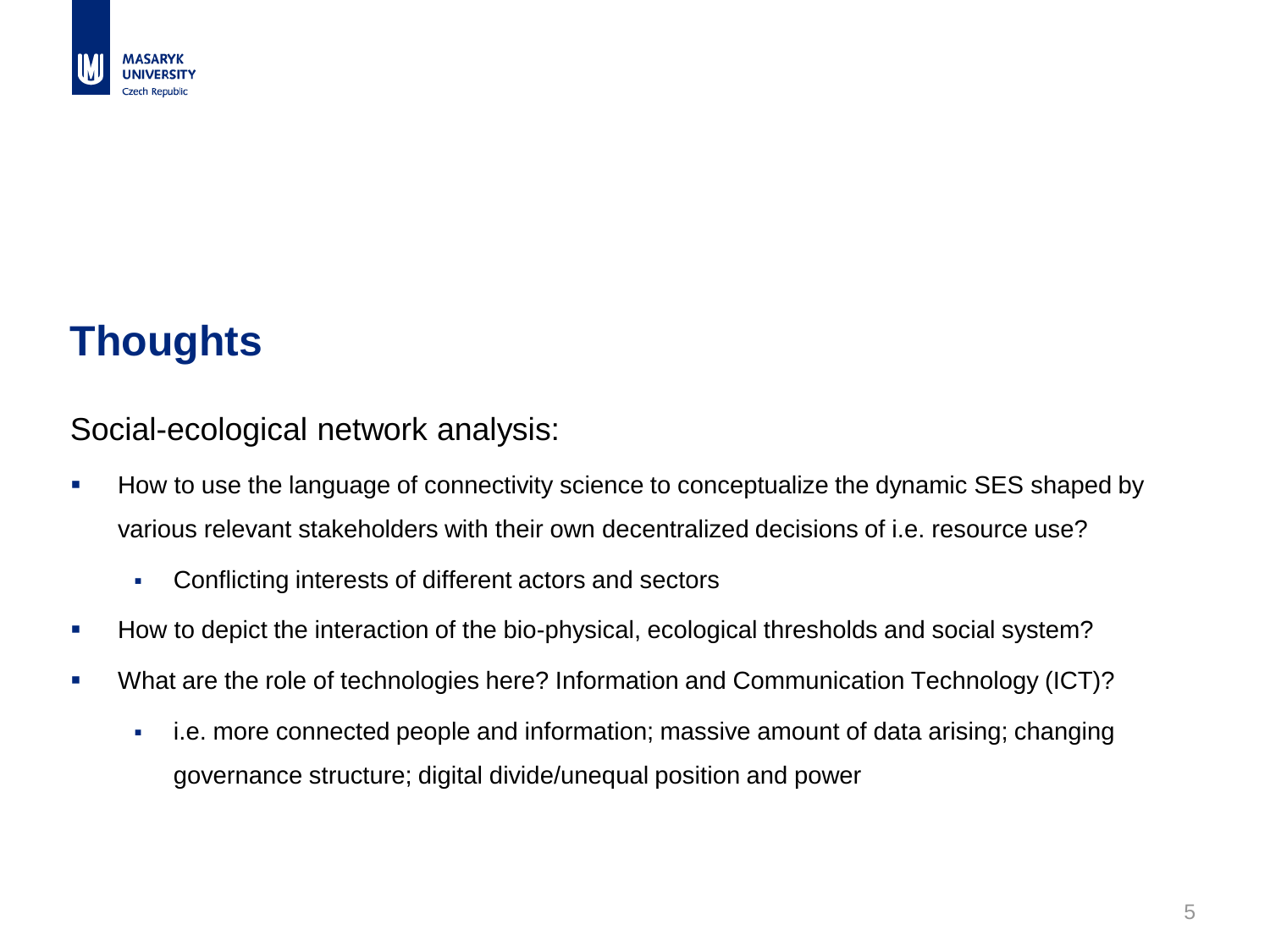

# **Thoughts**

#### Others:

- **Transdisciplinary collaboration** 
	- Research synergies? How to structure a better "informational governance" among us?
	- **Inputs from other disciplines, especially natural science?**
- Relevant trainings: i.e. IOA; SNA; Environmental/Ecological modelling